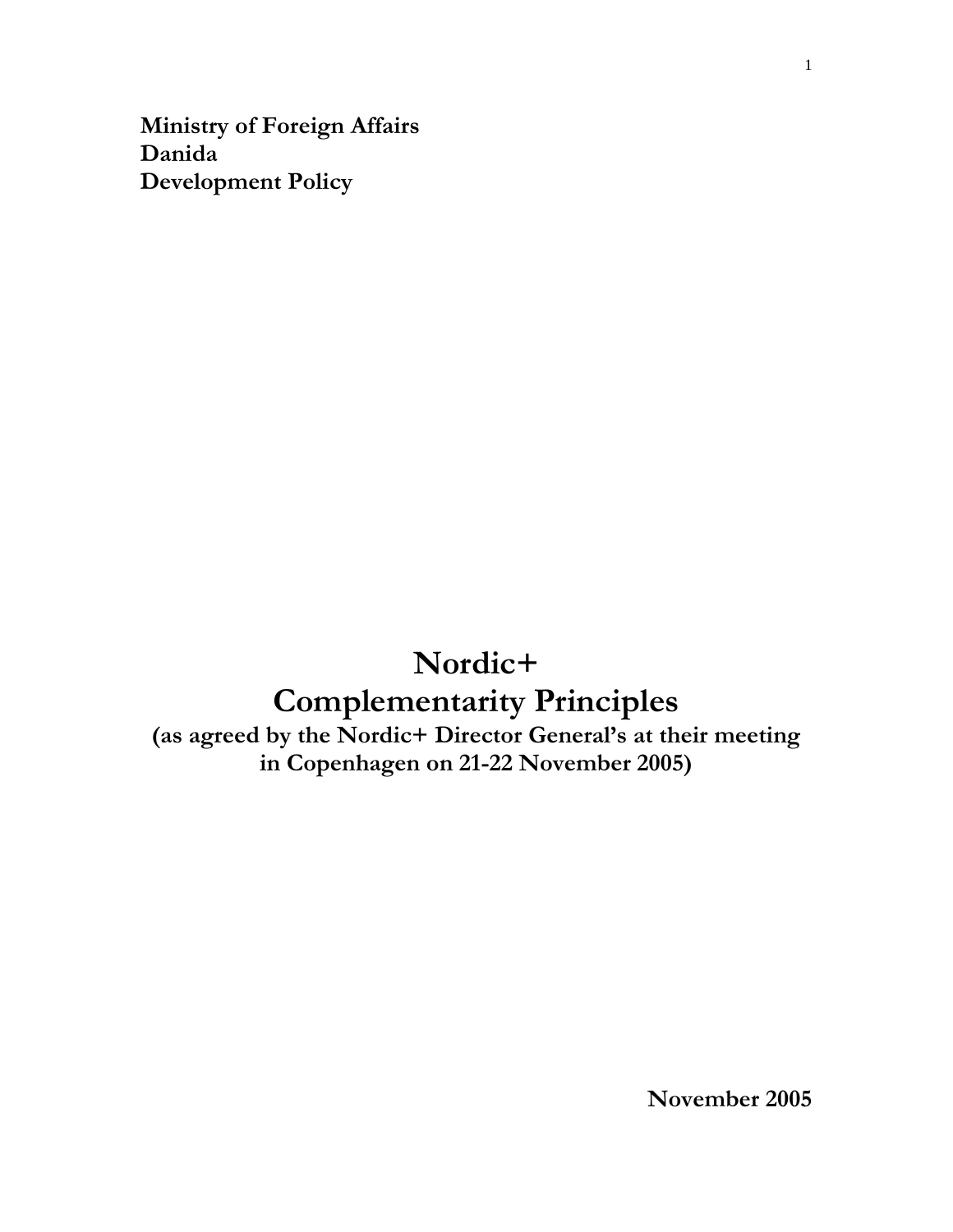### **2005-11-23**

## **COMPLEMENTARITY PRINCIPLES**

**This paper presents guiding Principles for the Nordic Plus donors engagement in the ongoing initiatives regarding complementarity in Tanzania, Uganda and Zambia, and possible similar initiatives elsewhere.** 

**The aim is to enhance aid effectiveness by reducing transaction costs through a division of labour between donors. The principles call for each Nordic Plus donor to actively pursue issues of complementarity at the country level in close cooperation with the partner country and to focus on a maximum of three sectors in a specific country. The Nordic Plus donors will be guided by the partner country in the division of labour and the selection of sectors and lead donors.**

#### **Approach**

The Paris Declaration on Aid Effectiveness states that excessive fragmentation of aid at global, country or sector level impairs aid effectiveness. The principle of complementarity is a key component in the agenda for increased aid effectiveness. Through the Paris Declaration partner countries have committed themselves to provide clear views on donors´ comparative advantage and on how to achieve donor complementarity at country and sector level. Donors have committed themselves to make full use of their respective comparative advantage at sector or country level by delegating, where appropriate, authority to lead donors for the execution of programmes, activities and tasks (Paris declaration para 33-35)

Increased division of labour between donors is the best way to reduce transaction costs of aid, both for partners and for donors. Such initiatives must involve the partner country and all donors, as division of labour cannot be implemented by one donor or a group of donors in isolation. This does not mean that all donors must be involved to the same extent and at the same speed. Some donors have legal and other restrictions that might not enable them to participate fully. There might therefore be situations where there are advantages that a more limited group of donors, jointly with and fully supported by the partner country takes an initiative for a division of labour. This has to be done in a fully transparent way on the basis of an overall assessment of the donor situation. Furthermore, the process towards a division of labour will not be simple. First of all, it will take time as all our cooperation is tied by agreements with different time spans. Secondly, a division of labour will have far-reaching consequences four our organisations and staffing both at field and headquarter level. Implementation will require strong management and guidance within the agencies.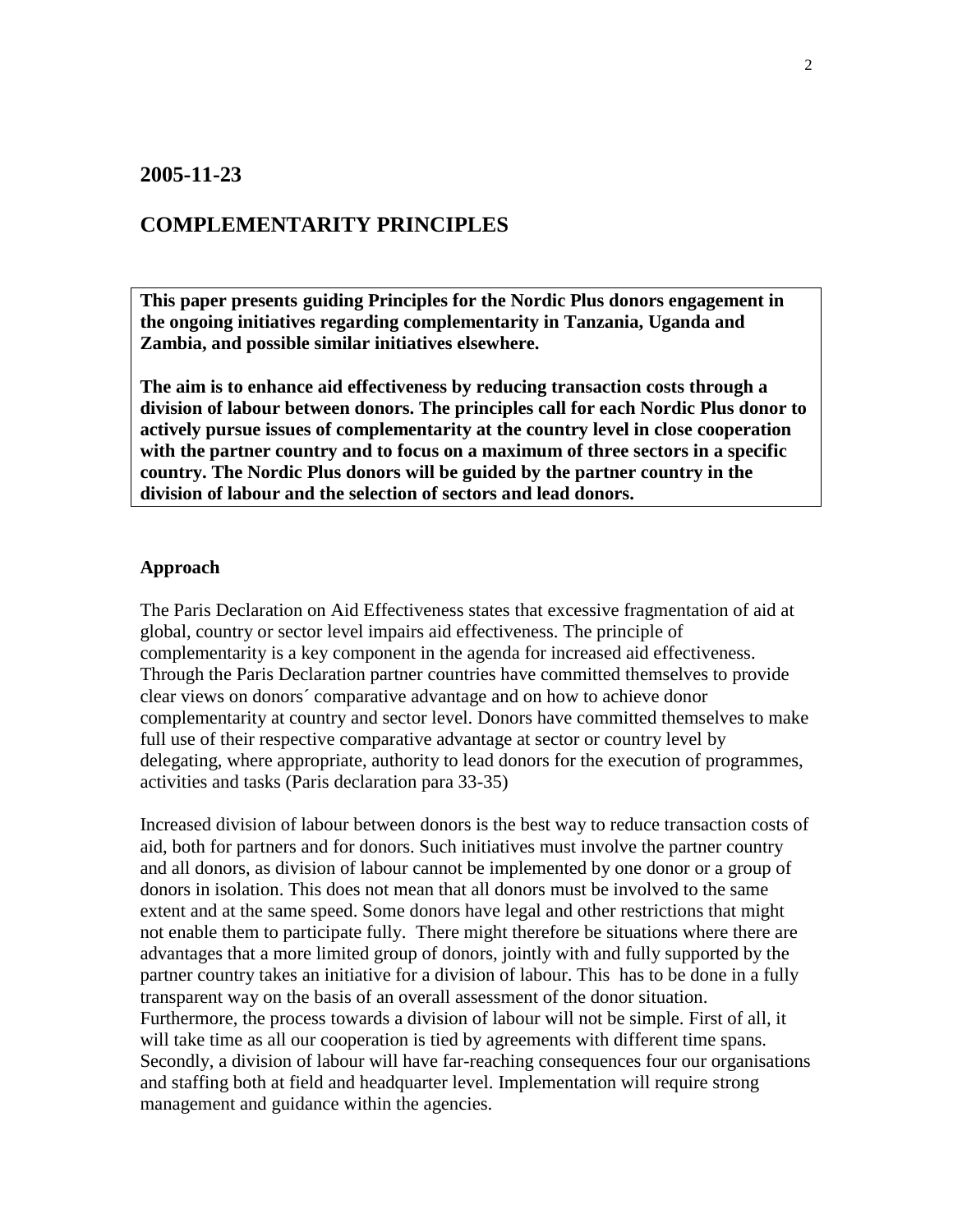While complementarity across countries is important, it is a subject for a different discussion and these guiding principles are limited to complementarity within countries. The ongoing work on Joint Assistance Strategies (JAS) in Tanzania, Uganda and Zambia provides opportunities to take the issue a step forward and test out complementarity in practice. Our participation in the processes in Tanzania, Uganda and Zambia could be seen as pilot cases for a common approach to complementarity. It is recognised that the objectives of JAS processes go beyond complementarity. The discussion of complementarity in this context is therefore not in disregard of other important issues in the JAS concepts.

Similar initiatives should be encouraged in other countries, and these guiding Principles shall form a basis for the Nordic plus donors engagement in any such initiative.

It is also recognised that experience and learning of complementarity issues is gradually evolving. The Nordic Plus donors will ensure that cross-country learning and sharing of experiences is encouraged.

All Nordic Plus donors provide budget support and some expect to increase the proportion of budget support while reducing project and sector support. Complementarity in choice of sectors is not in contrast to this development, but a realisation of the fact that most Nordic Plus donors will continue to provide support earmarked to specific sectors. The Principles should also encompass sector dialogue for donors providing general budget support for poverty reduction.

It is recognised that the JAS partners are not synonymous with the Nordic Plus group. The agreement of principles among the Nordic + donors shall therefore not lead to separate processes, but serve as a driving force for complementarity among all JAS donors.

It is also recognized that there may exist some challenges in promoting complementarity that need to be overcome. Such challenges might include the loss of visibility, political pressure to realise specific input objectives and possible loss of opportunities for Technical Assistance. For the benefit of donor domestic constituencies, delegated cooperation (silent partnership) and notional earmarking of budget support might be considered by some as a possible measure to counter such disincentives. Nordic Plus donors should also consider producing joint statements or MoUs that can clarify the purpose and mechanics of the division of labour in a particular country, as information to the respective donor domestic constituencies.

It is however also recognised that the Nordic Plus group of donors share certain policies concerning ownership and alignment that govern our interaction with partner governments. When limiting the involvement of each Nordic Plus donor one should therefore seek to avoid a situation where "like minded" donors are absent from a key sector that is strategic for poverty reduction.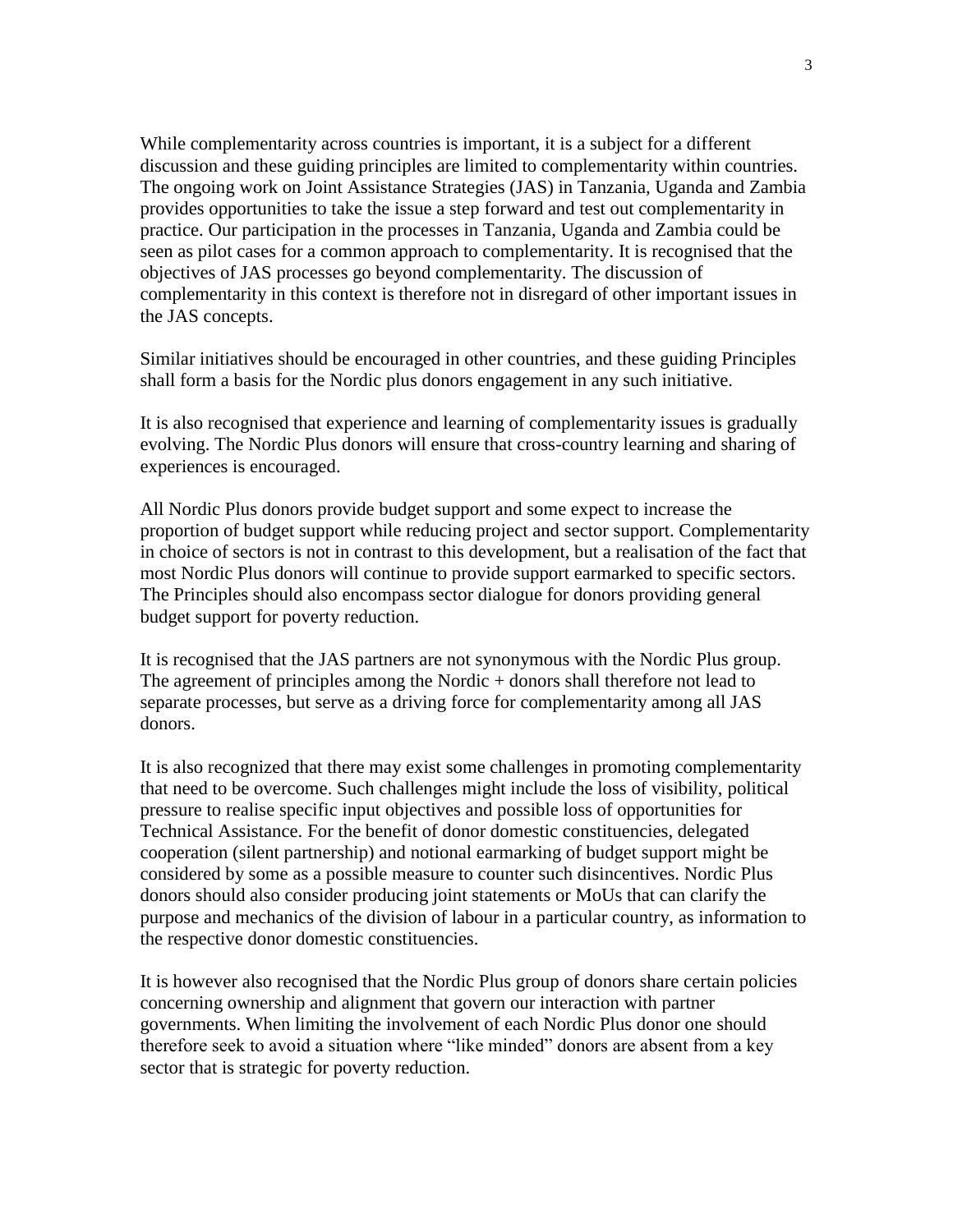#### **Definition of sectors:**

Poverty reduction strategies would in some cases discuss priority actions not by sectors, but by clusters (Tanzania) or pillars (Uganda), each covering the responsibility of many ministries. Experience shows that respecting the organisational mandates of the sector ministries simplifies management and co-ordination. If partner governments agree, major crosscutting issues, thematic areas or sub-sectors such as environment, civil service reform or primary education, could also be considered as a sector, General Budget Support for poverty reduction shall not be considered a sector. Regardless of the definition, the principle should be that Nordic Plus donors restrict themselves to a limited number of sectors according to Principles defined below.

#### **Principles**

While aware that the situations in Tanzania, Zambia, Uganda and other countries are different and that complementarity arrangements will accordingly be different, the Nordic Plus donors will strive to work according to the following principles:

 **Each Nordic Plus donor will aim in principle at focusing its active involvement with partner governments in a maximum of three sectors which meet the following criteria :**

 $\triangleright$  The partner government has formally identified the sector as a priority in its **poverty reduction strategy (or equivalent)**

 **The Nordic Plus donor has a comparative advantage, i.e.: long experience in the sector and knowledge of the sector institutions; possesses technical expertise; has the ability and capacity to take on a lead donor role, and is trusted by the government and the other donors** 

- **The Nordic Plus donors will seek to be represented in all strategic sectors as defined by the partner government by a minimum of one and a maximum of three donors.**
- **In each priority sector, the Nordic Plus donors will seek arrangements among all donors to the sector on a lead donor arrangement between active donors that combines regular rotation of responsibilities with the need for continuity. Troika or similar shared lead donor models could be considered, with a rotation period that corresponds to the length of the assignment of the responsible officer of the lead donor. The lead donorship role might differ due to the varying need and situation in a sector.**